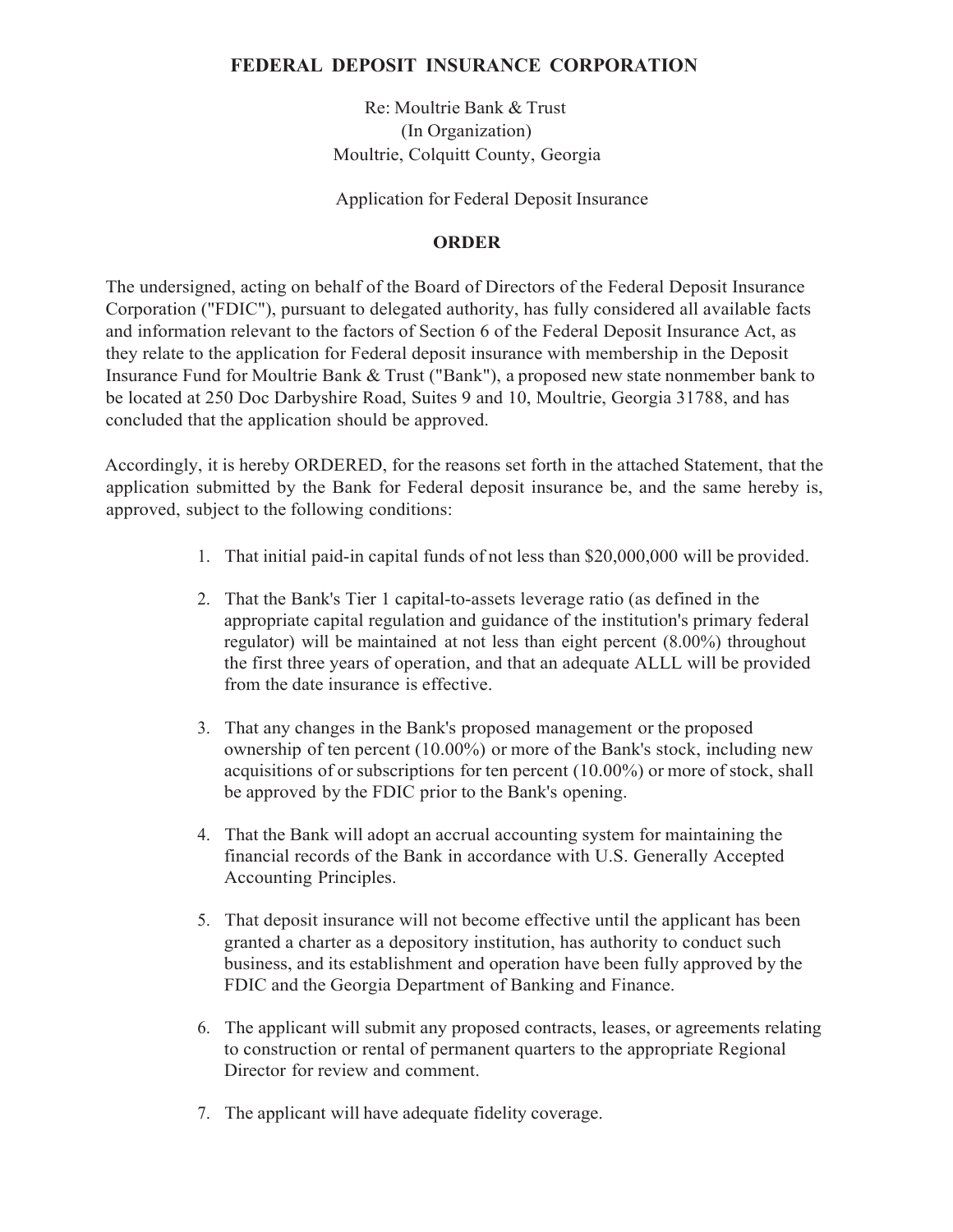- 8. The institution will obtain an audit of its financial statements by an independent public accountant annually for at least the first three years after deposit insurance is effective and submit to the appropriate FDIC Regional Office (i) a copy of the audited annual financial statements and the independent public auditor's report thereon within 90 days after the end of the institution's fiscal year, (ii) a copy of any other reports by the independent auditor (including any management letters) within 15 days after their receipt by the institution, and (iii) written notification within 15 days when a change in the institution's independent auditor occurs.
- 9. The institution shall operate within the parameters of the business plan submitted to the FDIC. During the first three years of operations, the institution shall provide prior notice to the FDIC's Atlanta Regional Director, for any proposed major deviation or material change from the submitted business plan.
- 10. During the first three years of operation, the institution must notify the FDIC's Atlanta Regional Director of any plans to establish an LPO at least 60 days prior to opening the facility.
- 11. During the first three years of operation, the Bank must obtain the written nonobjection of the FDIC's Atlanta Regional Director prior to the addition of any individual to the Board of Directors or the employment of any individual as a senior executive officer. The term "senior executive officer" shall have the meaning set forth in 12 C.F.R. 303.101.
- 12. The Bank shall pay no dividends during the first three years of operations without the prior written approval of the FDIC's Atlanta Regional Director.
- 13. During the first three years of operation, prior to implementing an incentive compensation plan, retirement plan, bonus plan, or employment agreement that was not previously submitted, the Bank will submit copies of, and obtain the appropriate Regional Director's written non-objection to the plan or agreement. This condition includes increasing the amount of stock options granted to directors or senior executive officers.
- 14. That the approval granted in this Order will expire if Federal deposit insurance has not become effective within one year from the date of this Order, unless a written request for an extension of time has been approved by the FDIC.
- 15. Until the FDIC's conditional commitment becomes effective, the FDIC retains the right to alter, suspend, or withdraw its commitment if warranted.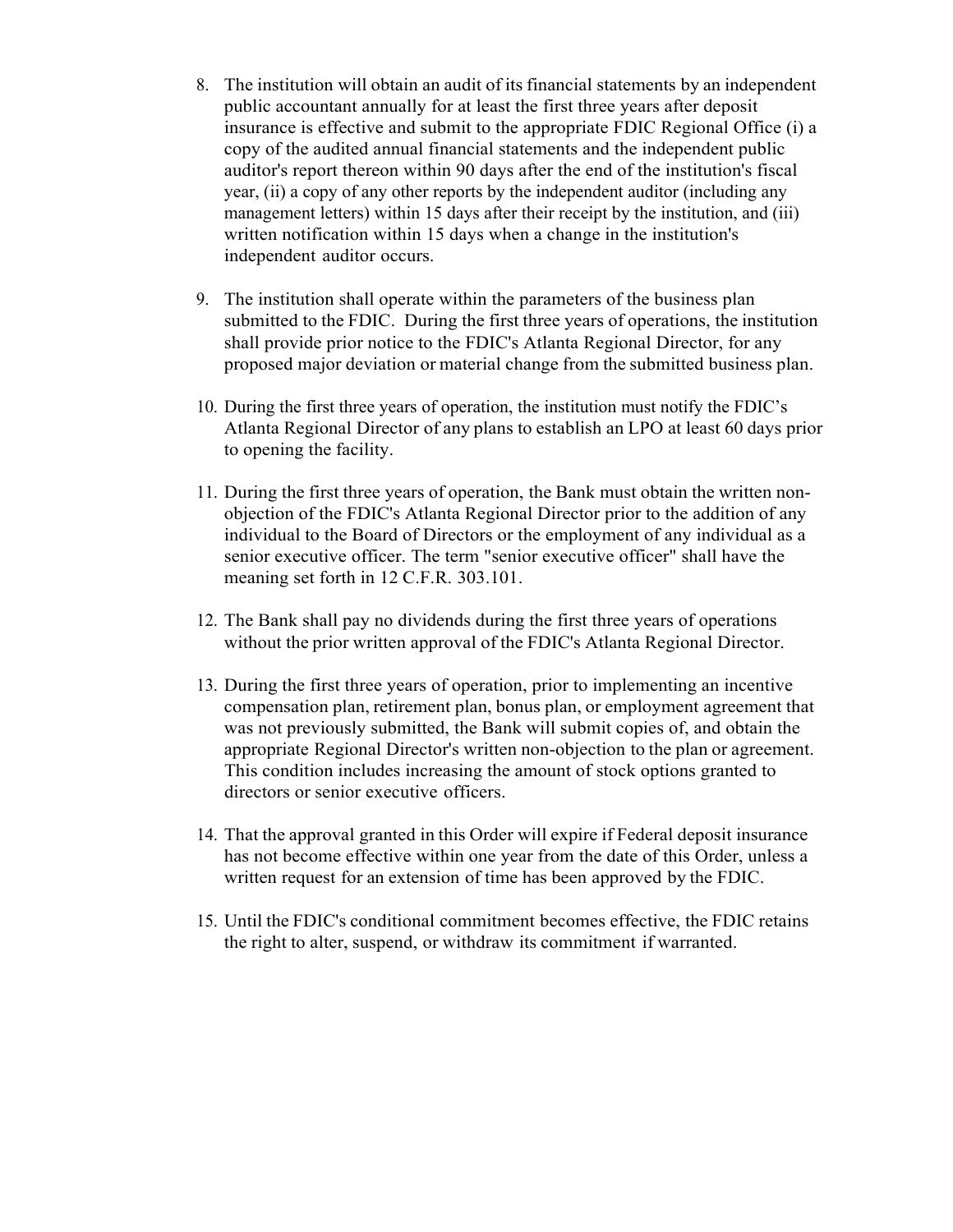By Order of the Regional Director of the Atlanta Regional Office, acting pursuant to delegated authority for the Board of Directors of the FDIC.

Dated in Atlanta, Georgia, this 13th day of December, 2021

/ S /

Timothy D. Rich Deputy Regional Director